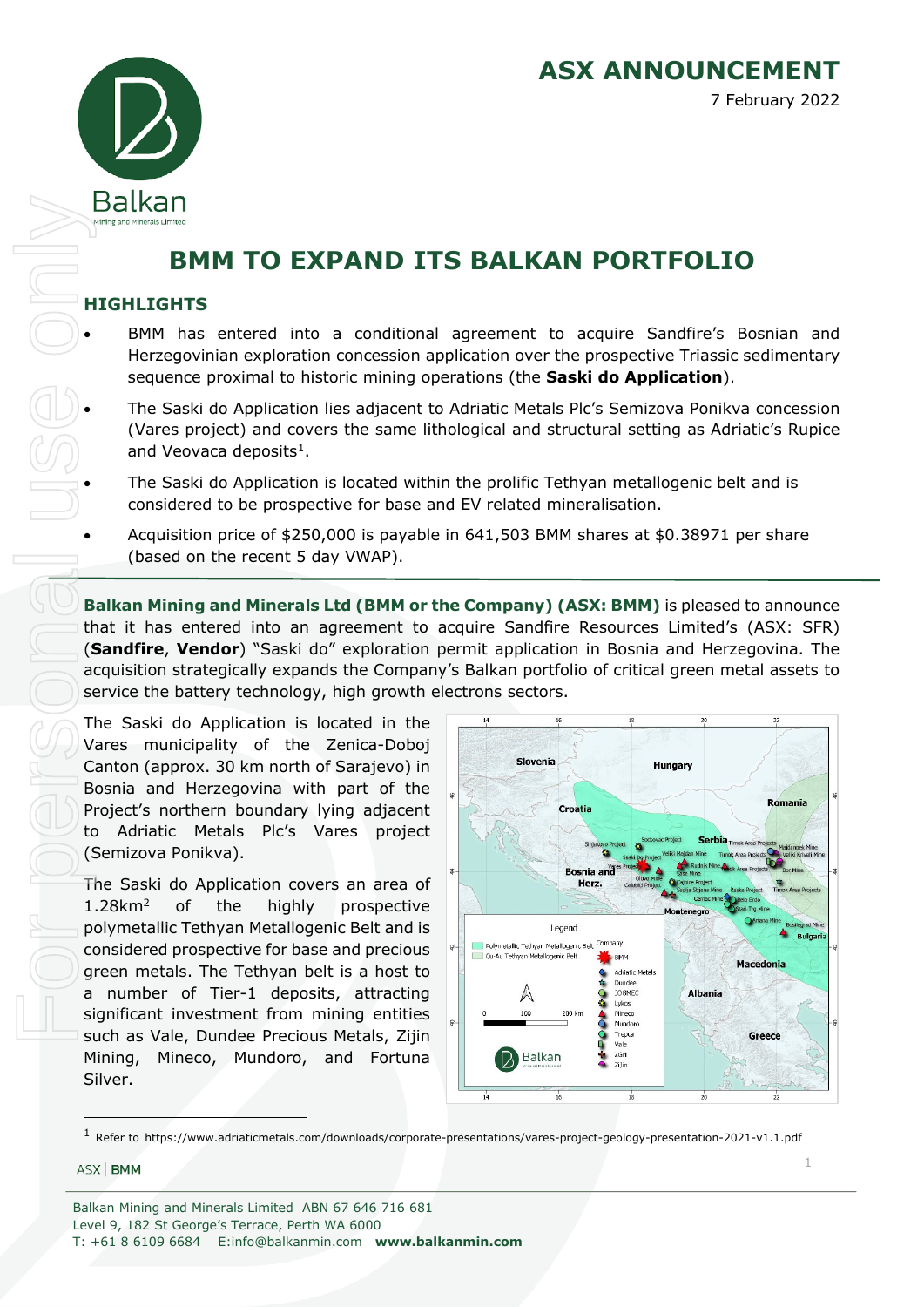**ASX ANNOUNCEMENT** 7 February 2022



The Saski do Application's northern boundary is adjacent to the historic Smreka iron ore open cut mine. According to the historic data Ag, Zn, Pb, BaSO<sub>4</sub> and Au massive sulphide occurrences had been identified in the vicinity of the Smreka iron ore deposit hosted in a dark grey Triassic sediments.

# **Project Geology**

The Saski do Application is located in the highly prospective polymetallic Tethyan Metallogenic Belt and regionally belongs to Borovica – Vareš - Čevljanovici Metallogenic zone, an emerging polymetallic district.

Massive sulphide Ag, Zn, Pb, BaSO<sub>4</sub>, Au and Cu mineralisation hosted by Triassic stratiform brecciated dolomite and carbonate sediments. The ore deposits of these formations belong to the sedimentary exhalative type (SEDEX) and formed as a result of the advanced rifting stage. Rift magmatism hereby produced spilites, basalts, keratophyres and diabases, interlayered with Ladinian sedimentary rocks.



*Figure 1 – Saski Do application location over geology map*

Massive sulphide occurs in the upper part of Lower Triassic sediments  $(T_1)$  and relate to the Middle Triassic volcanism, which overlays the mineralisation. The perspective layers with mineralisation are wrapped by Middle Triassic limestones  $(T_2)$  and Jurassic diabase – spilite – chert formation. The footwall of mineralised sequences is strongly pyritized Upper Palaeozoic metasediments.

#### ASX BMM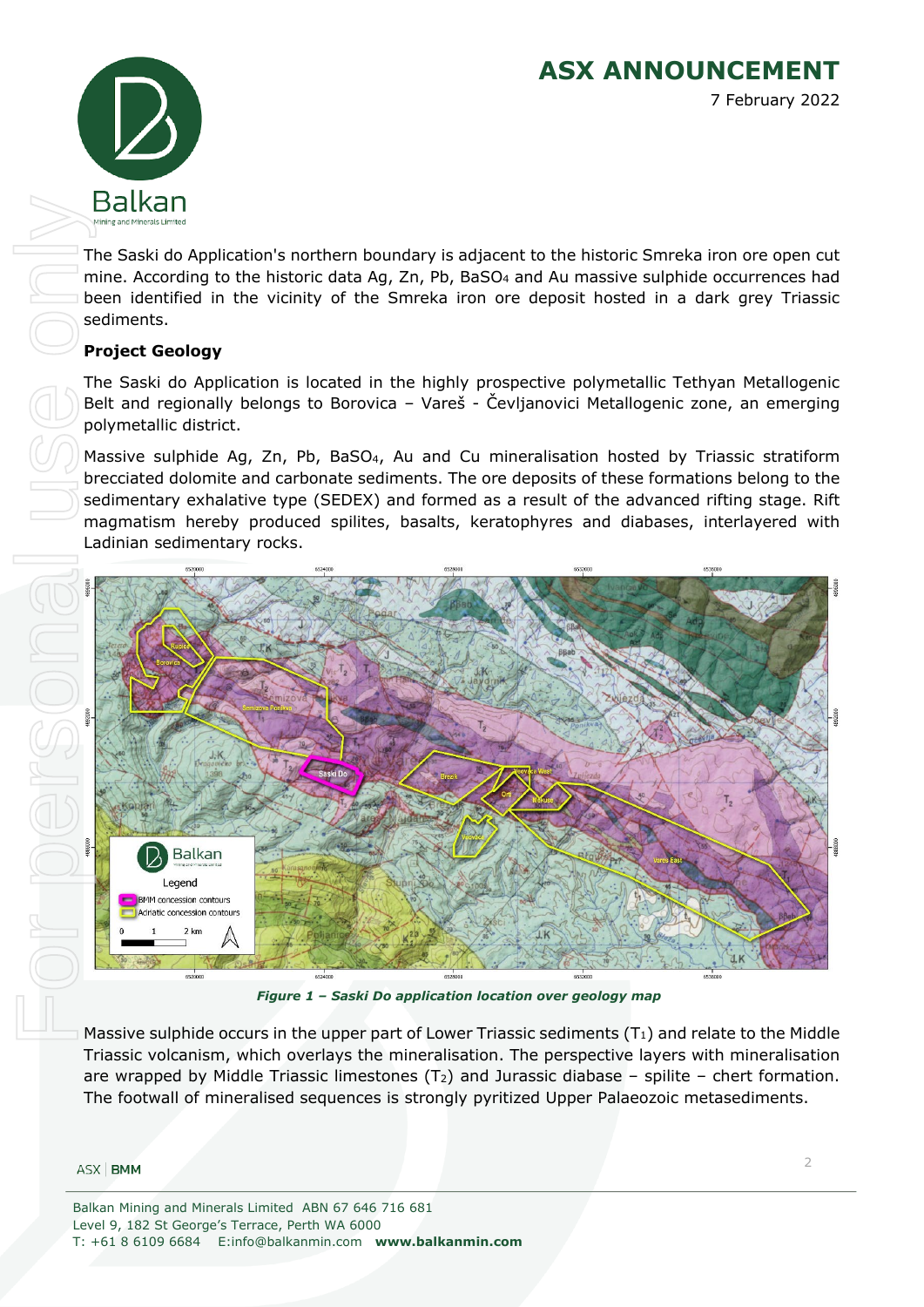



*Figure 2 – Saski Do application location over satellite image*

## **Exploration methodology**

Surface sampling and geochemistry methods using pathfinder elements are helpful in identifying indicative prospective alteration system to outline target sediments that may host potential mineralisation. Additionally, detail gravity is used to identify high density zones and IP geophysical responses are associated with massive sulphide mineralisation and associated alteration.

## **Transaction Terms**

Balkan

Pursuant to the Sale and Purchase Agreement entered into with Sandfire, BMM has conditionally agreed to acquire 100% of the issued shares of EMEA (BIH) Pty Ltd (a wholly owned subsidiary of Sandfire) ("EMEA"). EMEA holds all of the issued shares in Triassic Resources d.o.o (Bosnian and Herzegovinian subsidiary company), which in turn owns the Saski do Application and all technical information relating to the Project. FORECREOR DEUSE ON<br>References on the parameter of the second second second second second second second second second second second second second second second second second second second second second second second second

In consideration for the acquisition, BMM has agreed to issue Sandfire \$250,000 worth of fully paid ordinary shares in the capital of BMM, with the shares issued at a price per share of \$0.38971, equating to 641,503 fully paid shares (share price is equal to the recent 5 day VWAP of BMM shares).

Sandfire currently holds an interest of approximately 21.72% in BMM. Assuming, all conditions precedent to the acquisition are satisfied and completion occurs, Sandfire's interest in the Company would increase to 22.79%. BMM confirms that the consideration shares will be issued under the Company's existing Listing Rule 7.1 placement capacity. Shareholder approval is not required (including for the purposes of Chapter 6 of the Corporations Act).

#### ASX BMM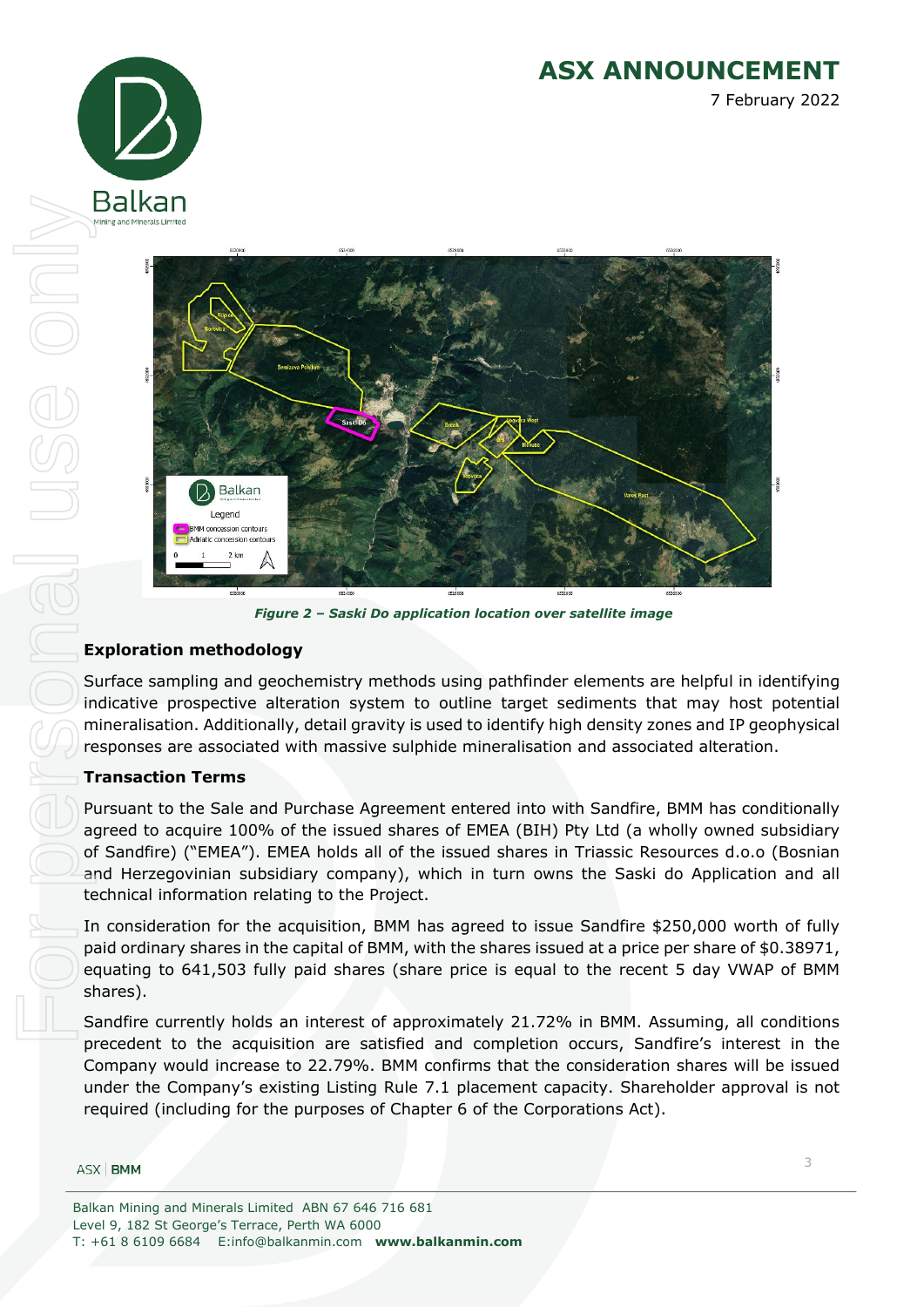

The Parties are only obliged to complete the transaction if the following conditions precedent are satisfied or waived by the respective party before 31 March 2022:

- the granting of the Saski do mining concession pursuant to the Saski do Application; and
- receipt of all approvals required for the transaction contemplated by the agreement to proceed (including all approvals required from any Government Agency in Australia or Bosnia and Herzegovina in relation to the transactions contemplated by this agreement).

## **Managing Director Ross Cotton, commented**:

"We are pleased to have strengthened our Balkan focussed portfolio with the addition of the Saski do Application in Bosnia and Herzegovina. The application lies within the highly prospective Tethyan belt which is home to a number of globally significant operators and projects.

The agreement is also significant to the Company from a collaborative perspective with our major shareholder, Sandfire Resources, acting as vendor. The working relationship between the two companies has been further strengthened and we look forward to continuing to build on these solid foundations into the future."

## *For further information please contact:*

**Ross Cotton Media Enquires** Managing Director **Amalie Schurers** Amalie Schurers Tel: +61 8 6489 0600 White Noise Communications E: [Ross.Cotton@balkanmin.com](mailto:Ross.Cotton@balkanmin.com) Tel: +61 431 636 033

## **Authorised for release by the Board of Balkan Mining and Minerals Limited**

#### **-ENDS-**

#### **ABOUT BALKAN MINING AND MINERALS**

Balkan Mining and Minerals is an ASX listed company focused on the early-stage exploration through to the development of borate and associated lithium in the Balkans. The Company's Projects comprise the Rekovac, Dobrinja and Pranjani Lithium-Borate Projects which are located within the Republic of Serbia.

#### **Competent Person Statement**

The information in this report that relates to Exploration Targets or Exploration Results is based on information compiled by Mr Dejan Jovanovic, a Competent Person who is a Member of the European Federation of Geologist (EurGeol). The European Federation of Geologists is a Joint Ore Reserves Committee (JORC) Code 'Recognised Professional Organisation' (RPO). An RPO is an accredited organisation to which the Competent Person under JORC Code Reporting Standards must belong in order to report Exploration Results, Mineral Resources, or Ore Reserves through the ASX. Mr Jovanovic is the General Manager, Exploration and is a full-time employee of the Company. Mr Jovanovic has sufficient experience that is relevant to the style of mineralisation and type of deposit under consideration and to the activity being undertaken to qualify as a Competent Person as defined in the 2012 Edition **SCINCT (Fig. 12** (Fig. 12 (Fig. 12 (Fig. 12 (Fig. 12 (Fig. 12) (Fig. 12) (Fig. 12) (Fig. 12) (Fig. 12) (Fig. 12) (Fig. 12) (Fig. 12) (Fig. 12) (Fig. 12) (Fig. 12) (Fig. 12) (Fig. 12) (Fig. 12) (Fig. 12) (Fig. 12) (Fig. 1

ASX | BMM

4